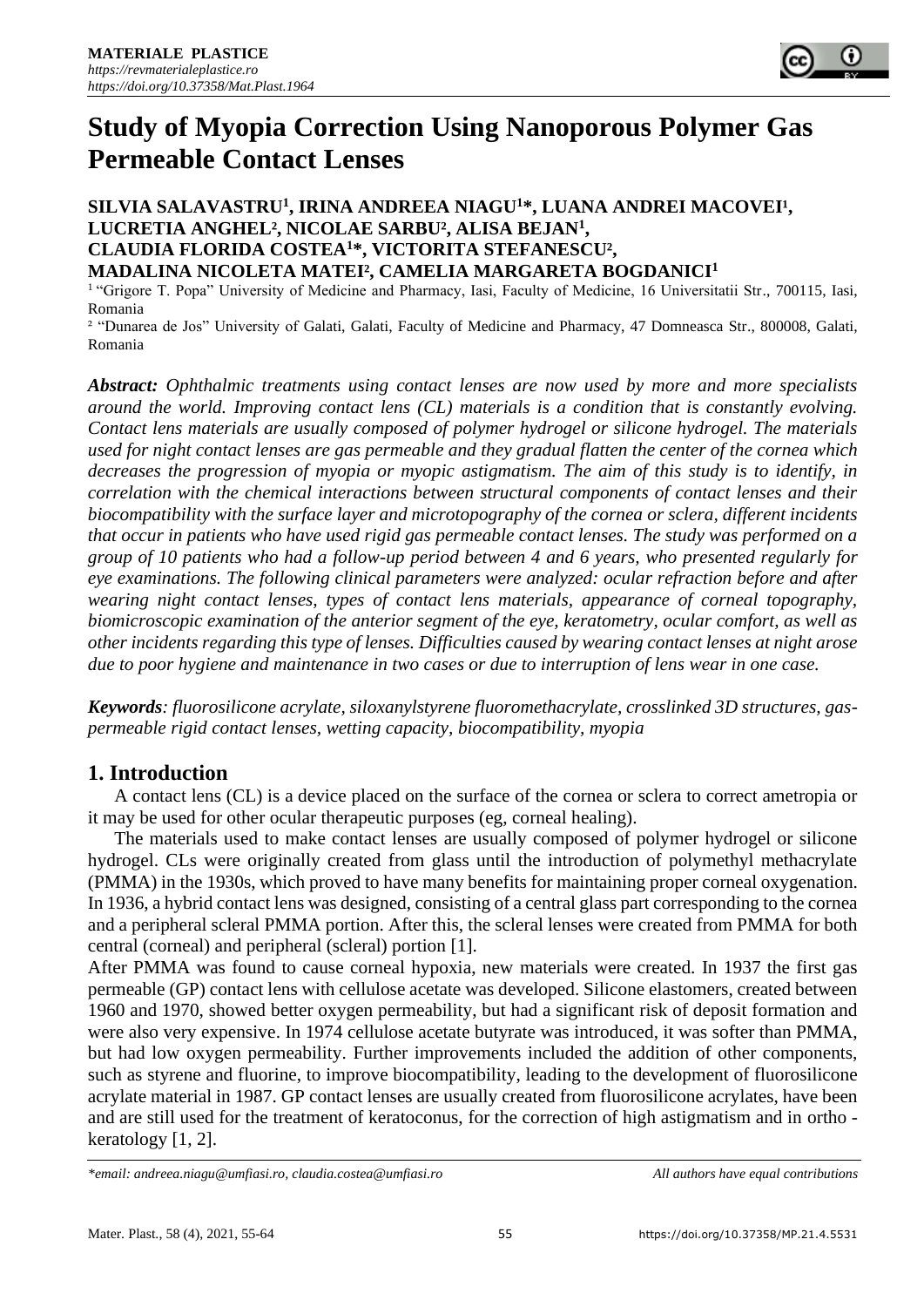The concept of orthokeratology (orthoK) appeared in the early 1950s and demonstrated that in RGP (rigid gas permeable) contact lens wearers vision improved. Overnight use was approved by the FDA (Foods and Drugs Administration) in 2002 for Paragon CRT (corneal refraction therapy) lenses [2]. OrthoK reduces progressive myopia and / or myopic astigmatism, being recommended especially in children and adolescents and has an even greater benefit if initiated at an early age (6-8 years) [3]. Moreover, orthoK reduces the elongation of the antero-posterior axis in myopia [4].

Orthokeratology, although an effective procedure for correcting myopia, is still a fairly expensive technique, as it requires advanced technologies and special equipment that can be daunting for some families, who will certainly look for other ways of treatment [5]. Complication prevention requires the right selection of patients, the correct choice of lenses and the rapid achievement of stable positioning of the lenses, as well as proper care of them [6].

For using night contact lenses, it is mandatory to realise cornean topography before and during the treatment to monitorise the efficacy of aplanation [7].

Orthokeratology lens represent a gas permeable contact lens, whose curvature of the center is flatter than the periphery. OrthoK lenses improve temporary uncorrected visual acuity during the day, after using them overnight and removal upon wake up [8].

| <b>Table 1.</b> Materials used in orthoK lenses [9] |                                               |                                                                |                                     |                                                     |
|-----------------------------------------------------|-----------------------------------------------|----------------------------------------------------------------|-------------------------------------|-----------------------------------------------------|
| Laboratories                                        | <b>Lenses</b>                                 | <b>Materials</b>                                               | $Dk$ (ISO)                          | Colour                                              |
| <b>LAO</b>                                          | TopK                                          | Boston XO <sub>2</sub>                                         | 141                                 | RE:violet<br>LE: blue                               |
| <b>LCS</b>                                          | <b>CRT</b>                                    | <b>HDS</b> 100                                                 | 100                                 | dissociated colors                                  |
| <b>MENICON</b>                                      | Z Night                                       | Z                                                              | 163                                 | RE: pink<br>LE: blue                                |
| <b>OPHTHALMIC</b>                                   | OverNight                                     | Optimum extra                                                  | 100                                 | RE : violet<br>LE: blue                             |
| <b>PRECILENS</b>                                    | DRL<br>DreamLite<br>Sleep&See<br>by Precilens | Optimum 100/125<br>Boston XO/XO2<br>Boston XO<br>Boston XO/XO2 | 100/25<br>100/141<br>100<br>100/141 | RE : violet<br>LE: blue<br>RE: blue<br>$LE:$ violet |

The materials used in orthoK lenses are presented in Table 1 [9].

All materials used for night contact lenses (Boston XO or X02, HDS 100, Z, Optimum and Optimum extra) are composed by fluorosilicone acrylate [9].

Orthokeratology uses corneal topography to determine the shape of the cornea before treatment. The corneal topographer makes the "map" of the corneal convexity using thousands of points. Corneal topography helps to create customized lenses for each eye and patient, and also helps to monitorize the corneal flattening caused by wearing the contact lens.

Starting from the current state of studied materials used in the manufacture of GP contact lenses, the chemical interactions between structural components and their biocompatibility with the surface layer and microtopography of the cornea or sclera, various incidents that occurred during treatment were monitored. Moreover, a series of clinical parameters were analyzed: ocular refraction before and after wearing contact lenses at night, types of materials in the composition of contact lenses, appearance of corneal topography, biomicroscopic examination of the anterior segment of the eye, keratometry, eye comfort, as well as the incidents caused by these lenses. The study was performed on a group of 10 patients for a period of 4 to 6 years.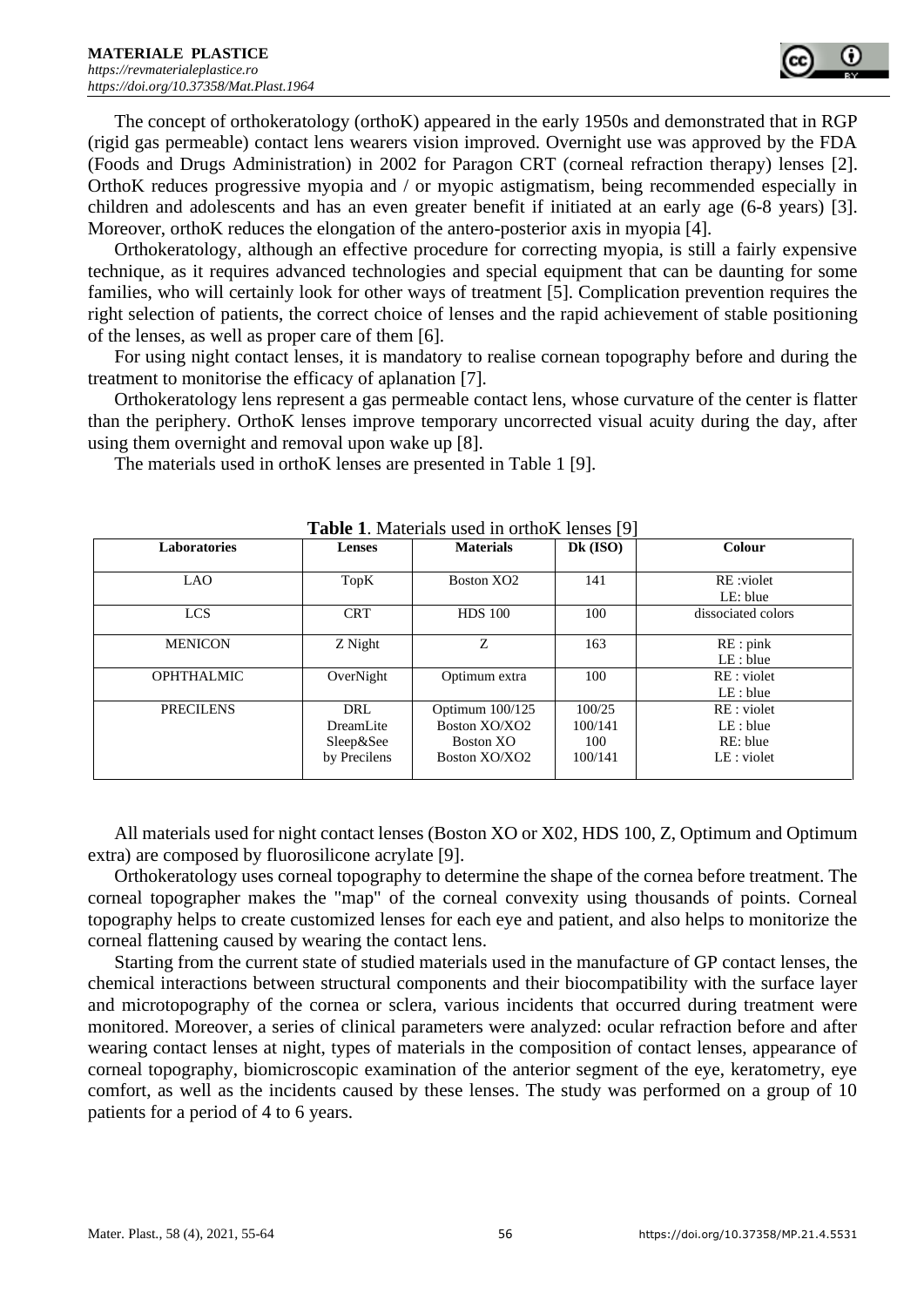

## **2. Materials and methods**

#### **2.1. Materials**

The study used correctly chosen contact lenses based on structural-functional characteristics with proper biocompatibility for any age group of patients. These were Menicon type, made of siloxanylstyrene fluoromethacrylate (Tisifilcon A), with good permeability to aqueous systems and Precilens type, theDouble Reservoir Lens (DRL), made of Boston XO2 material (hexafocon B).

As these materials are considered non-polar, but retain a good wettability and, above all, provide Dk values exceeding 100 bars. Therefore, the former has good hardness, while maintaining good wettability and a high Dk, while the second type has a softer surface, being more sensitive to scratches. The two types of lenses have different surface morphostructural characteristics, but each has advantages that allow them to be taken into account depending on the ophthalmic clinical parameters.

The slightly different characteristics of the two types of lenses lie in the formulae used in the manufacturing technology of the three components: fluoromethacrylate, methyl methacrylate and TRIS (tris (trimethyl-siloxy) -methacryloxy-propylsilane). The formulae adjustment allows the optimization of oxygen permeability, hardness or mechanical behavior and wettability. The last feature was improved by the inclusion of a hydroxyl group in the siloxy monomer [10]. Thus, in order to improve the wetting of the surface in the second type of CL, an itaconated ester (for example dimethyl itaconate) was incorporated into this monomer. Fluoroalkyl methacrylate together with siloxy methacrylate were used in both rigid lenses with increased oxygen permeability to improve the Dk characteristic. To enhance the permeability, in the formulae of the composition of methyl methacrylate homopolymers [11], it was replaced with one of the two fluorinated monomers: trifluoroethyl methacrylate (Menicon) and hexafluoroisopropyl methacrylate (Precilens).This process of adjusting the formulae of TRIS, as a means of obtaining 3D crosslinked rigid nanoporous materials for contact lenses with Dk values higher than PMMA, was one of refinement and improvement that led to the introduction by Menicon of new siloxanylstyrene monomers in the base polymer chain. Menicon material contains tris (trimethylsiloxy) silyl styrene as the key monomer for fluoromethacrylate. This chemical structure has excellent mechanical properties, allowing the CL to be significantly thinner than the typical rigid ones [12]. It was the first rigid lens material classified as "hyperoxygenic transmissibility" with a Dk of 175 and is the only FDA-approved rigid CL.

A high oxygen permeability was correlated with maintaining acceptable dimensional stability and ocular compatibility (characterized by moisture and resistance to deposition). Essential structural developments were focused on the incorporation of hydrophilic comonomers or on the subsequent modification of the formed lens surface and the use of crosslinking agents for soft lenses, with significantly improved watering characteristics.

Silicone hydrogel polymers fromsoft CL have been very successful, as they can be made with a water content between 0 and 60%. At a low water content  $($ <10%), the polymers are rigid. In contrast, for rigid hydrogel silicone materials, the water content and expansion are limited by decreasing the ratio of hydrophilic monomers and increasing the density of the reticles. Thus, the polymer cannot absorb water inside the matrix, but the surface can be hydrated like a hydrogel lens. A second type of such polymer has been formulated, based on a hydrolyzable reactive monomer, which is included in the chain, often used in the manufacture of Precilens CL. This means that when the lens is placed in water, the reactive monomer hydrolyzes, producing a hydrophilic surface like a hydrogel lens. The reaction cannot continue inside because the expansion is constrained by crosslinking. This type also has thefeature of regenerating superficial hydrophilicity if the lens surface is damaged.

It is known that the oxygen permeability for Precilens type improves with increasing water content, and the dehydration rate tends to increase with water content. Instead, the higher hardness of the Menicon type offers better resistance to deposits.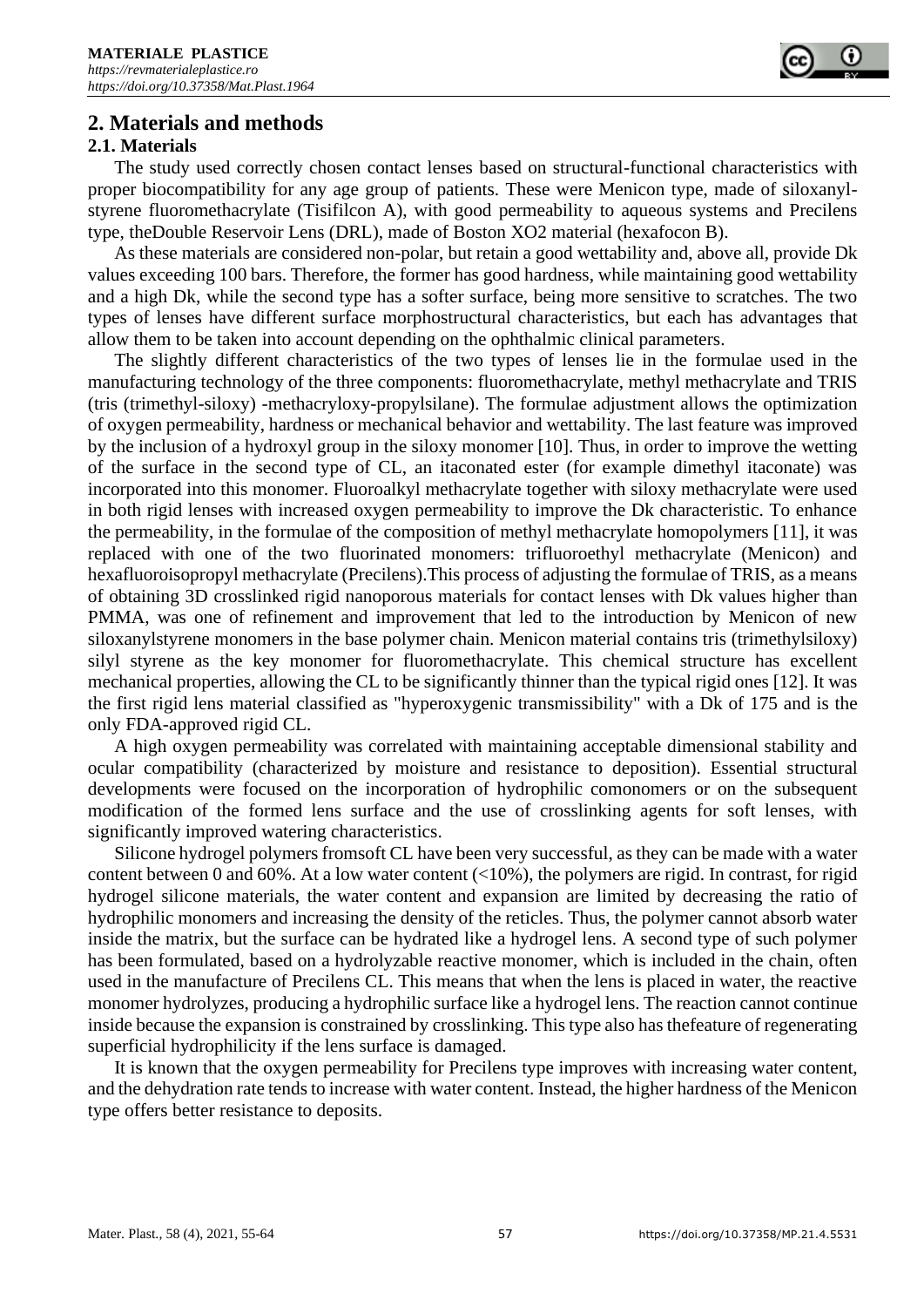

#### **2.2. Human subjects and study methods**

This paper represents a prospective study performed on a group of 10 patients (20 eyes) for whom orthokeratology was recommended, performed within the Ophthalmological Private Practice "Stereopsis", Iasi, with a six years follow-up interval (from 2014 to 2020).

The clinical parameters which were analyzed are the following: sex, ocular re-fraction at the first consult, ocular refraction after orthoK, visual acuity with the best correction, corneal topography, the type of contact lens (the type of material used), anterior segment of the eye examination, ocular and general comfort and different incidents or events.

The inclusion criteria are the following: patients over 7 years old, low or moder-ate myopia <-8D, myopic astigmatism with cylinder value <2.50D, absence of personal history of systemic or ocular allergies, acute inflammation of the anteri-or segment of the eye, dry eye syndrome, systemic underlying disease.

For the corneal topography we used Zeiss Atlas 9000 corneal topographer and Piccollo keratron. Both of them offer the possibility of objective interpretation of ocular surface modifications.

Axial (sagittal) topography helps us to make a quantitative assessment, in parallel with the subjective glasses correction (which is often confirmed). The tangential topography highlights the presence of a red ring that represents the decompression zone, and the green to blue zone is the compression zone. The existence of the red ring shows that the "night lens" had the desired efficiency [13,14]. Another used corneal topographer is Zeiss Atlas 9000 which can analyse different parameters such as axial and mean curvature, elevation or irregularity of the cornea, the pupil diameter, the steepest or the flatest meridian and the astigmatism.

The night lenses were changed at one year, according to the protocol, with reevaluation of all ocular parameters (visual acuity, refraction, topography).

The study was conducted in accordance with the principles of Declaration of Helsinki and the Local Ethics Committee for Scientific Research of the Grigore T. Popa University of Medicine and Pharmacy approved this study, after the informed consent has been read and signed by the patients or their parents. All patients went to the Stereopsis Clinic for optical correction with a "night lens" and were examined and followed up by a single specialist.

### **3. Results and discussions**

The age of the patients included in the study is between 9 and 42 years with an average age of 13.9  $\pm$  7.5, 70% of them being females. Our results showed that 55% of patients had low myopia, 35% medium myopia and 10% myopic astigmatism.

The corneal topography was performed with difficulty in one case, because the patient had photophobia and excessive blinking and another patient needed to perform repeated corneal topography after wearing the contact lens, because the flattening was realised in the periphery of the cornea, due to the fact that the head position during the night was predominantly on that side (flattening of the cornea was not central). Difficulties caused by wearing night lenses occurred due to poor hygiene and maintenance in 2 cases and due to discontinuation of lens use (in one case).

Contact lenses were changed once a year 5 times in 30% of cases, 4 times in 50% of cases and 3 times in 20% of patients.

Figures 1 and 2 were realised with Piccolo Keratron for the analysis of corneal topography in axial and tangential incidence. Axial (sagittal) topography performs a quantitative evaluation, in parallel with the correction of the values given by autorefractometry as well as by the subjective correction for the prescription of glasses. The tangential topography highlights the presence of a red ring that represents the decompression zone, and the green to blue zone represents the compression zone. The existence of the red ring shows that the "night lens" had or did not have the desired efficiency [13,14].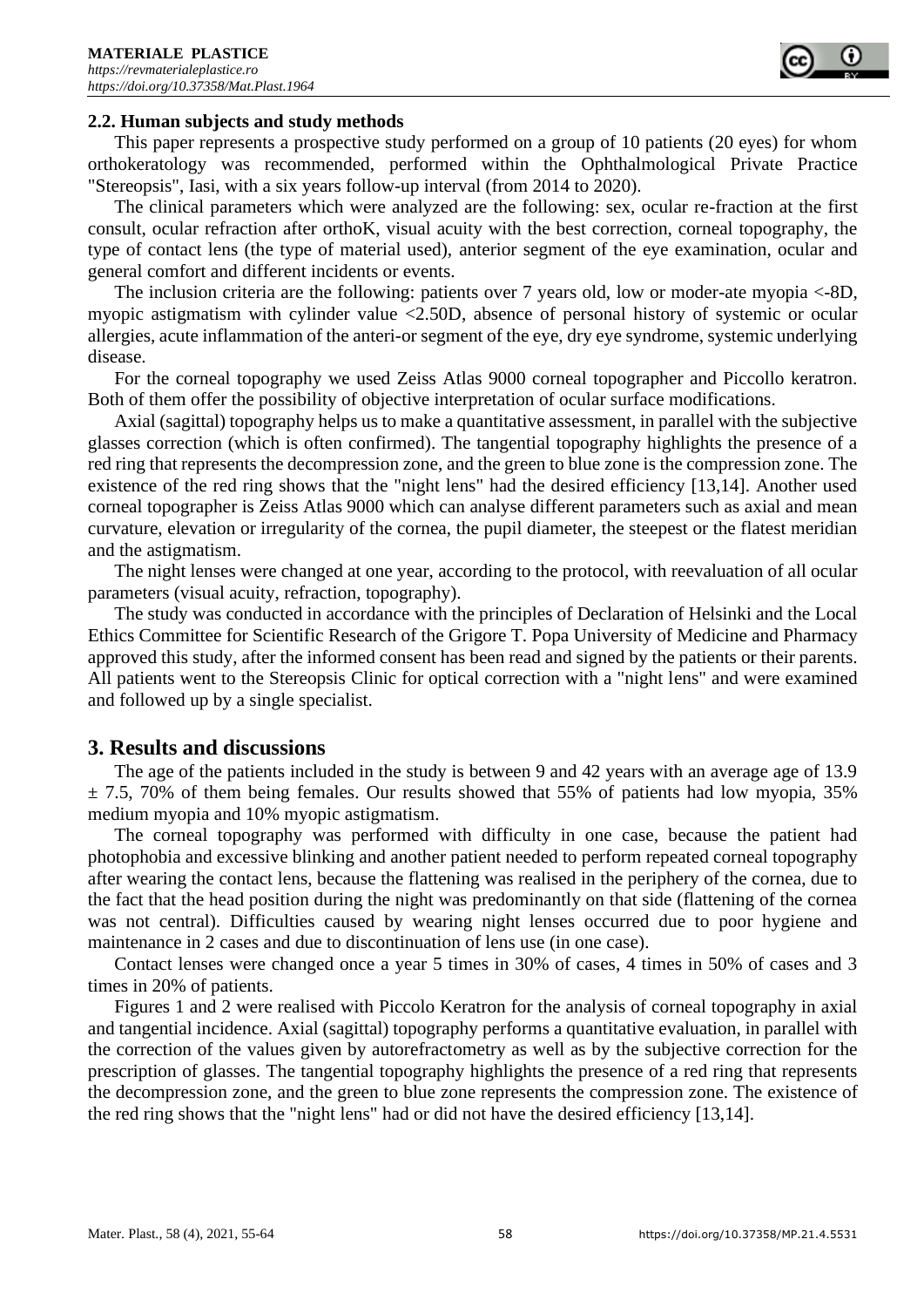



**Figure 2.** RE Tangential topography - Piccolo keratron (personal case report)

Compared to the Piccolo Keratron, the Zeiss Atlas 9000 corneal topographer can analyze other parameters, such as: axial and mean curvature, elevation or irregularity of the cornea, the pupil diameter, the steepest or the flatest meridian and the astigmatism (Figure 3).



**Figure 3.** RE Corneal topography - Zeiss Atlas 9000 (personal case report)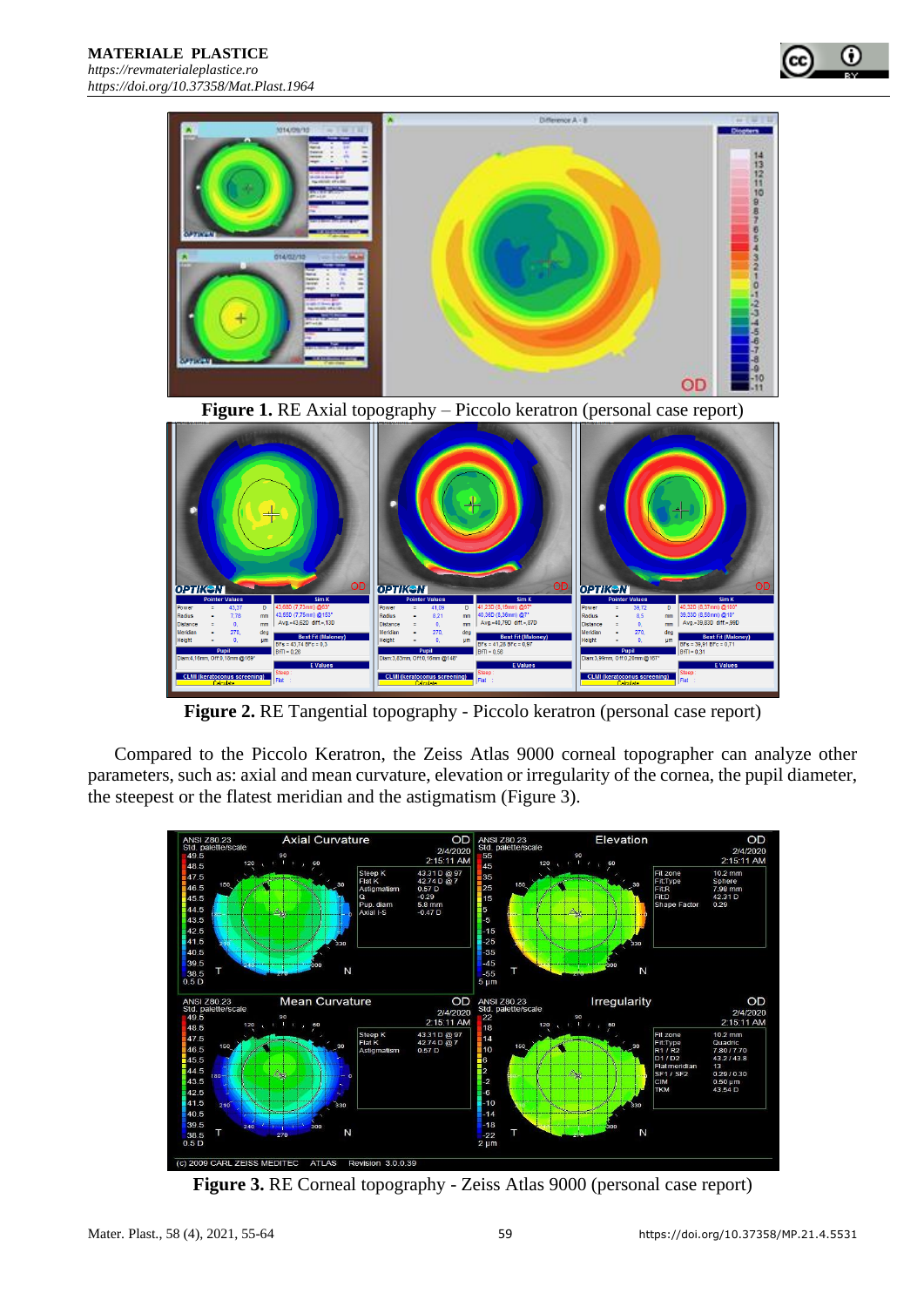

The change of refraction correlated with the appearance of the corneal topography determined at one day, one month and annually was determined for all patients. Evolution of corneal topography for right eye (Figure 4) and for left eye (Figure 5) shows the necessity of material change of night contact lenses after 5 years: siloxanilstiren fluoromethacrylate with fluorosilicone acrylate.



**Figure 4.** RE - Evolution of keratometry and corneal topography with Picollo keraton (personal case)



**Figure 5.** LE - Evolution of keratometry and corneal topography with Picollo keraton (personal case)

The prevalence of myopia in children is increasing worldwide and therefore new methods of correction are being searched, which should be accepted especially by the child. Excepting orthokeratology, atropine therapy has been shown to be effective in slowing the progression of myopia in children. Although the action mechanism of atropine is not fully understood, it has been shown to play a role in decreasing the diopter value and maintaining a normal visual acuity. Currently, it is recommended to combine the use of atropine and orthokeratology or to use only one method. Thus, a combined therapy of orthoK and atropine could have a great potential to reduce the progression of myopia [15].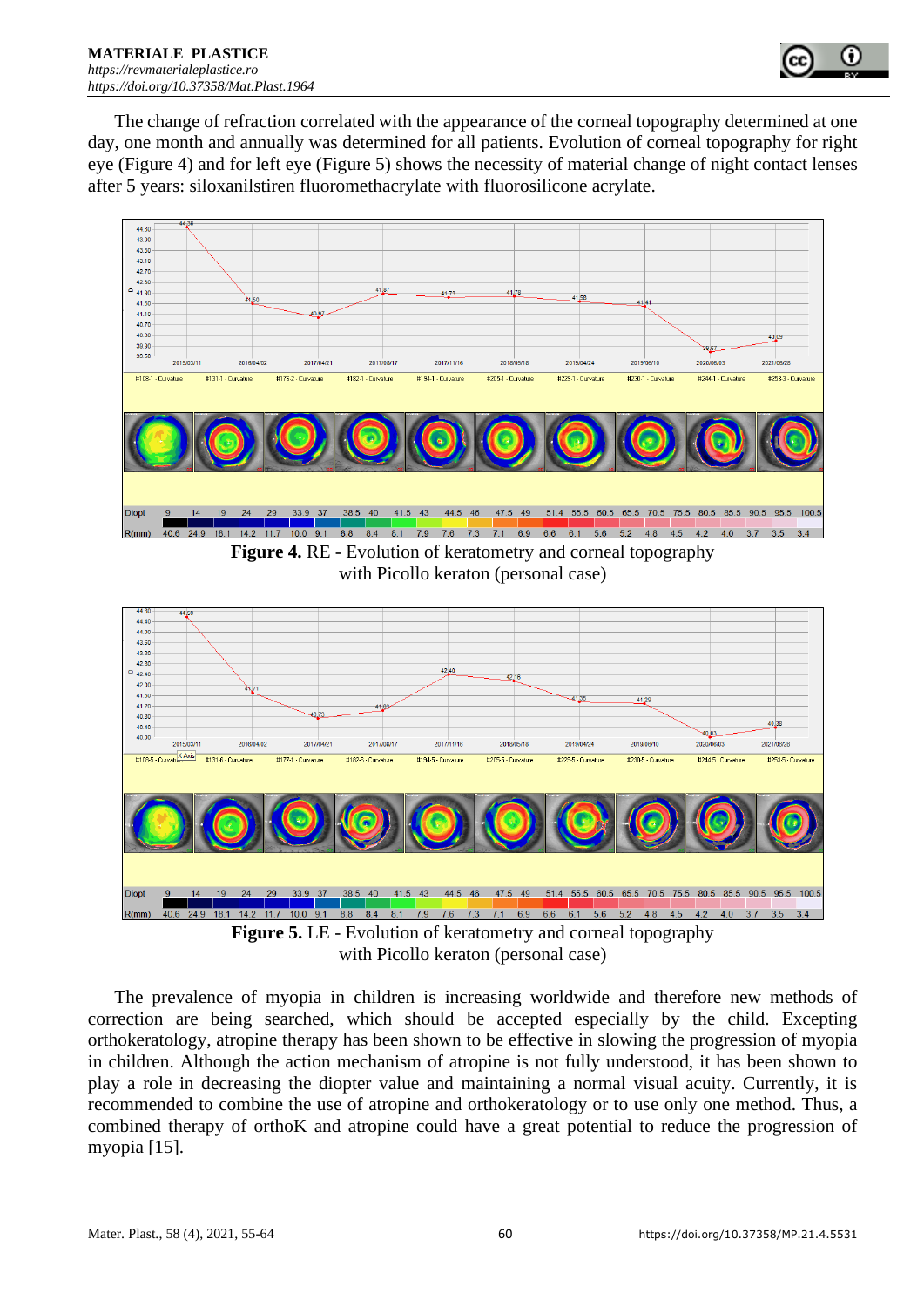

In this study we did not use atropine therapy, only orthoK treatment. Orthokeratology is used today mainly for the correction of myopia up to 6.00 D, but it can also be used above these values. More importantly, orthoK is a major therapy for slowing the progression of myopia in children, and its effectiveness has been demonstrated in numerous studies [16]. The patients in our study fall within the recommendations for orthokeratology.

The two types lenses used for the patients in this study, Menicon and Precilens, the first, as stated, is made of a material called siloxanylstyrene fluoromethacrylate (Tisifilcon A) which increases the hardness and durability of the lens, while maintaining good permeability to water [17]. The second type of lens, Precilens, is a double reservoir lens (DRL) that is made of Boston XO2 material (hexafocon B) with an oxygen permeability of 141 barriers [18].

The biocompatibility of the substance has a major importance for the ocular safety. A significant feature of contact lens materials is their capacity to keep its physical characteristics after being exposed to various external conditions. The powerful water plasticizing effect from the silicone-hydrogel lens materials suggests a drop in intermolecular forces over the polymer chains, which increases the chain mobility and flexibility. In a study conducted in 2019, where two daily disposable (nesofilcon A and delefilcon A) and two monthly CL (comfilcon A and lotrafilcon B) were used, no significant modifications were observed in the physicochemical composition of the materials after dehydration and rehydration, suggesting a favorable stability of their components. [19].

The benefit of RGP lenses consists in their rigidity which produce reshaping of the cornea. Fluorosilicone-acrylates now make up the majority of RGP lense being fitted [20]. In a study conducted by Yang and co. showed that, by changing both the length of the fluorinated side chain and its final shape, the surface properties of the polymers that make up the composition of hard contact lenses are greatly improved. Thus, they have an optimal surface tension in the processes of surface wetting in aqueous environments, without affecting the resulting surface energy. The crosslinking structure of these polymers increases the mechanical robustness and offers a better surface stability and an optimal adhesion of the polymer to the substrate [21]. Experimental results show that such systems obtained in the form of copolymers with controlled molecular weights and narrow polydispersities, have high stability in aqueous dispersed media, also have very good thermal and wetting properties, compared to other copolymers used in the field of contact lenses [22].

In a study conducted by Tomic and co. on RGP contact lens materials, aquagrams showed that there exists a particular influence of the materials on saline. Infrared spectroscopy (aquaphotomics) method demonstrated typical influences of nanophotonic materials on saline solution [23].

In our study, three of the ten patients received lenses made of hexafocon B material. One of them, a 15-year-old woman with refraction RE: -7 sph and LE: -8 sph, received this type of lens as the first treatment because it exceeds the value of 6 D. The patient had after a month's wear a normal visiual acuity and a decrease in diopters (but not up to 0), maintaining a residual value of 1 D.

A study conducted in 2015 showed that orthoK is useful in controlling or delaying the high progression of myopia [24]. From our case study, in one patient - with a constant refraction RE: -5.50 sph and LE: -5.75 sph- the Menicon lens was replaced with the Precilens lens. A 42-year-old patient who underwent refractive surgery on both eyes prior to wearing the night lens, but in whom myopia increased postoperatively, was recommended to wear the Precilens lens first. In 2020, in a study of adults with myopia, it was shown that orthoK is a safe and well-accepted option for myopic correction in adults [25].

In another study published in 2005, conducted in Hong Kong on 35 children using orthoK, involving a control group (also 35 children) who used monofocal glasses, showed that the average increase in axial length in the orthokeratology group was significantly lower than in the control group, showing a reduction rate of 46% induced by orthoK [26].

The efficiency of orthoK therapy was also successfully demonstrated by the Retardation of Myopia in Orthokeratology (ROMIO) study, in which 102 children with ages between 6 and 10 years old, were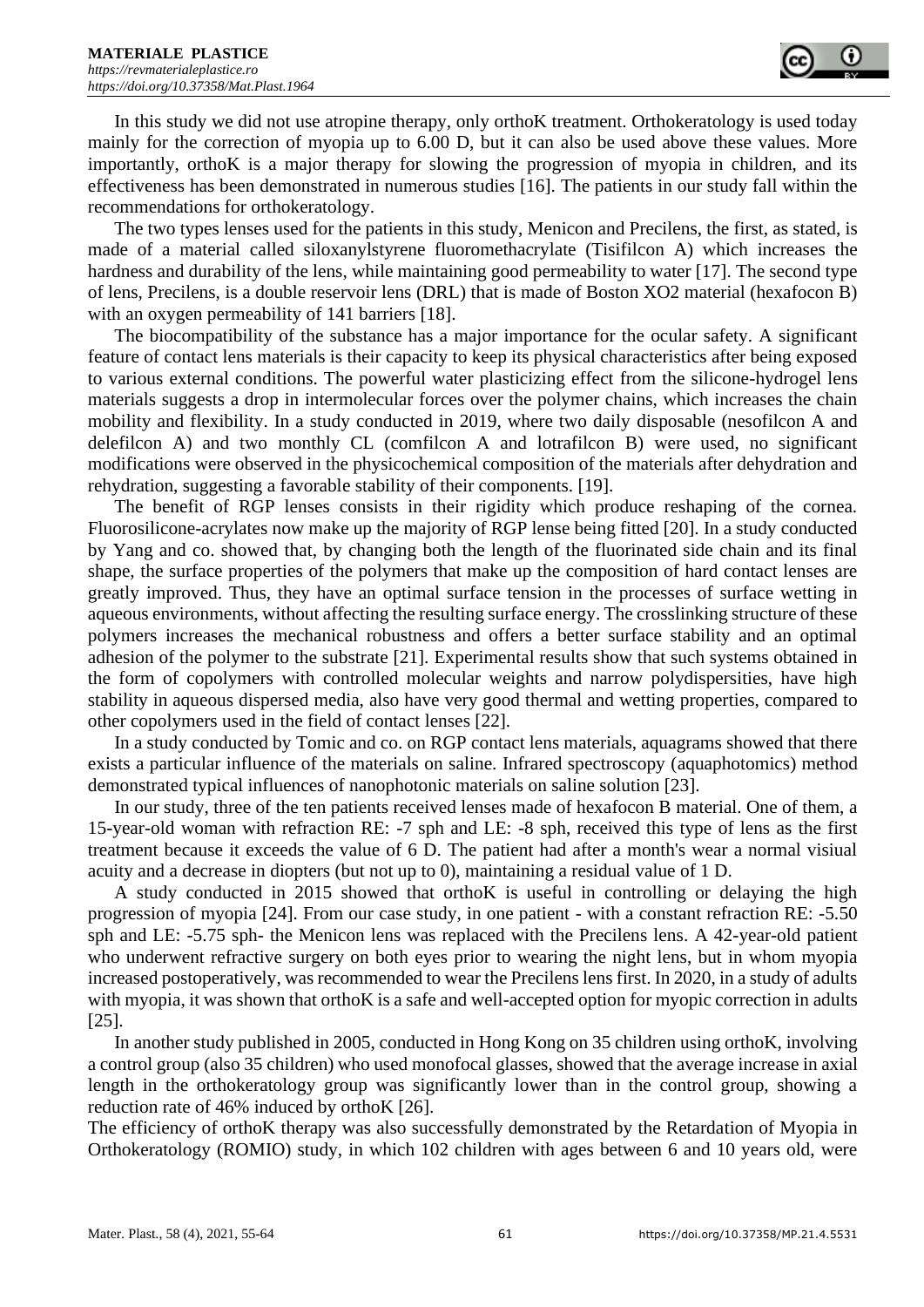

divided into orthoK and single-vision spectacle lenses group.The results showed a reduction rate of 43% after a two-year therapy with orthoK [27].

Another study conducted during a period of 12 years showed that orthoK was efficient in slowing myopia progression. In contrast with control group, orthoK group had a significantly lower refractive error change during the follow-up periods [28].

Similar to the mentioned studies, our results showed that orthoK therapy had an important role in slowing the myopic progression in children and also in adults.

In a study from 2016, none of the participants presented any important ocular complications after orthoK. One patient had some difficulties adjusting with the lens in the first couple months, most of the participants complied with all hy-giene measures and all the participants improved their attitude and became more confident and sociable with the help of the night contact lenses [13]. All these aspects are similar with our findings.

Studies have shown that using Menicon Z-Night contact lenses can be beneficial in correcting high corneal astigmatism [29, 30].

One of the most frequent complication of orthoK lenses is corneal staining, but this was not found in our study. Other complications are prominent fribrillary deposits or transient changes of corneal biomechanical properties [31], which also did not occur in our patients.

In a study conducted on 3800 eyes 8.8% had visual acuity problems due to discontinuous wear and 4% of them wore the contact lenses only for a short pe-riod of time [32], which are similar with problems found for our patients (who we excluded from this study, due to non-compliance with the minimum 6 hours time of the CL wear).

## **4. Conclusions**

Based on the experimental data obtained, the following conclusions can be drawn:

- The diversity of materials used in orthoK contact lenses allow their change when modifications in refraction or corneal curvature are observed.

- Modern night lenses offer good ophthalmic treatment and bring benefits in both quality of vision and life for the patients with myopia or myopic astigmatism.

- OrthoK therapy has been shown to be effective in slowing the progression of myopia without the occurrence of severe complications.

## **References**

1.PILLAY, R., HANSRAJ, R., RAMPERSAD, N., Historical Development, Ap-plications and Advances in Materials Used in Spectacle Lenses and Contact Lenses. Clin Optom (Auckl), 29(12), 2020, 157–167. doi: 10.2147/OPTO.S257081.

2.VANDERVEEN, D.K., KRAKER, R.T., PINELES, S.L., HUTCHINSON, A.K., WILSON, L.B., GALVIN, J.A., LAMBERT, S.R., Use of Orthokeratology for the Prevention of Myopic Progression in Children: A Report by the American Academy of Ophthalmology. Ophthalmology, 126(4), 2019, 623- 636. doi: 10.1016/j.ophtha.2018.11.026.

3.LI, X., FRIEDMAN, I.B., MEDOW, N.B., ZHANG, C., Update on Or-thokeratology in Managing Progressive Myopia in Children: Efficacy, Mecha-nisms, and Concerns. J Pediatr Ophthalmol Strabismus, 54(3), 2017, 142-148. doi: 10.3928/01913913-20170106-01.

4.LAU, J.K., VINCENT, S.J., CHEUNG, S.W., CHO, P., Higher-Order Aberra-tions and Axial Elongation in Myopic Children Treated with Orthokeratology. Invest Ophthalmol Vis Sci, 61(2), 2020, 22. doi: 10.1167/iovs.61.2.22.

5.NELSON, L.B., Orthokeratology Treatment in Pediatric Myopia. J Pediatr Ophthalmol Strabismus, 54(3), 2017, 141. doi: 10.3928/01913913-20170424-01.

6. LIU, Y.M., XIE, P., The Safety of Orthokeratology-A Systematic Review. Eye Contact Lenses, 42(1), 2016, 35-42. doi: 10.1097/ICL.0000000000000219.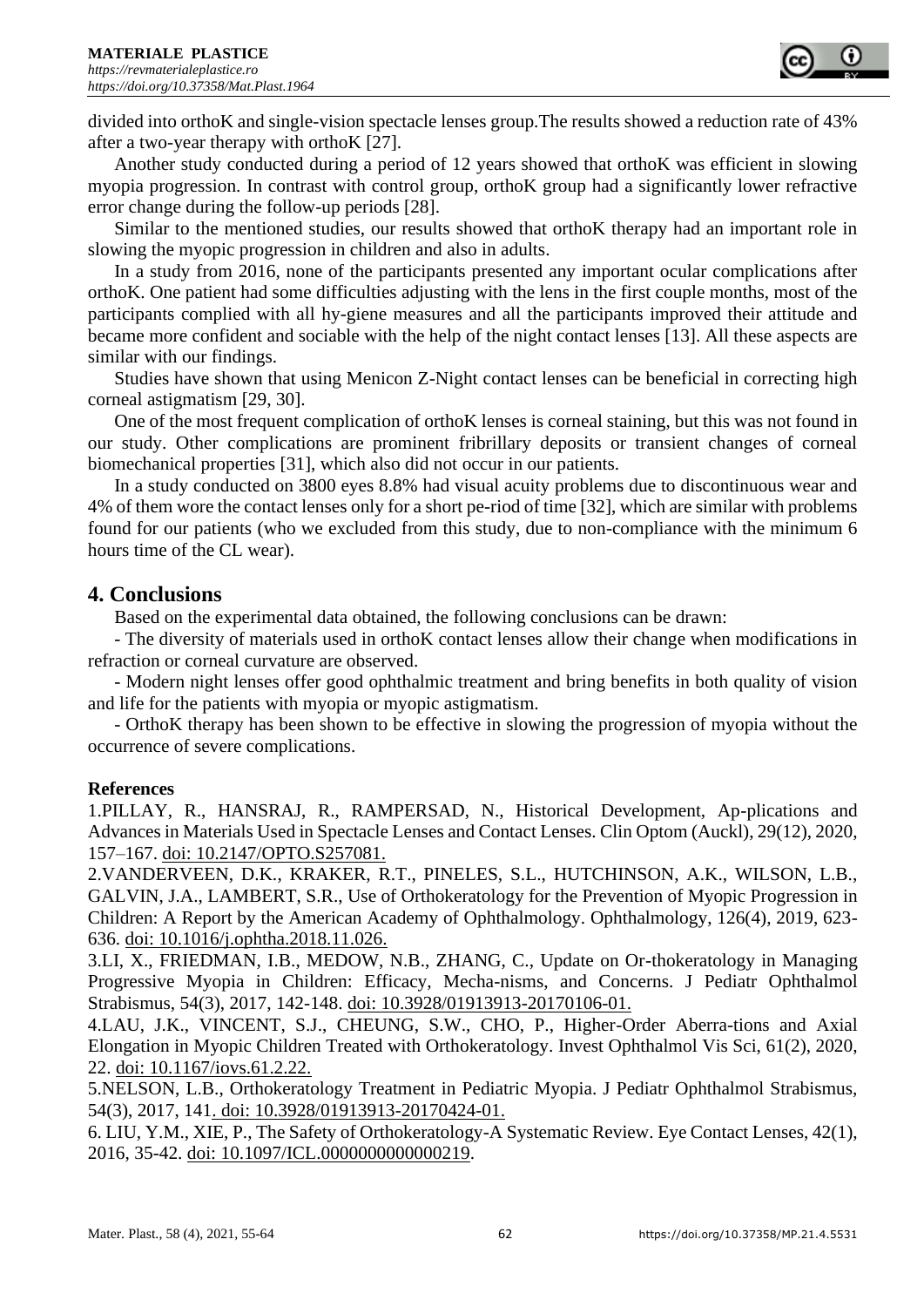

7. HAGE, S.E., LEACH, N.E., MILLER, W., PRAGER, T.C., MARSACK, J., PARKER, K., MINAVI, A., GAUME, A., Empirical Advanced Orthokeratology Through Corneal Topography: The University of Houston Clinical Study, Eye Contact Lenses, 33(5), 2007, 224-235.

8.CHEW, S., Toric Orthokeratology Effectiveness on Correcting Astigmatism: A Narrative Literature Review, JOJ Ophthalmology, 7, 2018.

9. BLOISE, L., Les avancees en contactologie, Edition Med-line, 2019, p. 137-146.

10.TANAKA, K., TAKAHASHI, K., KANADA, M., et al., Copolymer for Soft Contact Lens, Its Preparation and Soft Contact Lens Made Therefrom, US Patent, 1979,4139513.

11.GAYLORD, N.G., Oxygen Permeable Contact Lens Composition Methods and Article of Manufacture (To Polycon Lab Inc.), US Patent, 1974, 3 808 178.

12. SZCZOTKA-FLYNN, L., DIAZ, M., Risk of Corneal Inflammatory Events with Silicone Hydrogel and Low Dk Hydrogel Extended Contact Lens Wear: A Meta-Analysis, Optom Vis Sci, 84(4), 2007, 247-56.

13.BOGDANICI, C., BOGDANICI, S.T., TIUTIUCA, C., FERARU, C., New Materials Used for Vision – Orthokeratology, *Mater. Plast.* **53**(3), 2016, 530-532.

14. KOTB, M., EISSA, S.A., Correlation Between Myopic Refractive Error, Corneal Power and Central Corneal Thickness in the Egyptian Population, Clin Ophthalmol, 15, 2021, 1557-1566. doi:10.2147/OPTH.S304693.

15.TONE, S., NIAGU, I.A., BOGDANICI, S.T., BOGDANICI, C.M., Update in pediatric myopia treatment strategies, Rom J Ophthalmol, 64(3), 2020, 233-238.

16. CHO, P., TAN, Q., Myopia and orthokeratology for myopia control, Clin Exp Optom, 102(4), 2019, 364-377. doi: 10.1111/cxo.12839.

17.SANTODOMINGO-RUBIDO, J., VILLA-COLLAR, C., GILMARTIN, B., GUTIÉRREZ-ORTEGA, R., Myopia Control with Orthokeratology Contact Lenses in Spain (MCOS): Study Design and General Baseline Characteristics, J Optom., 2(4), 2009, 215–22. doi: 10.3921/joptom.2009.215.

18.PAUNÉ, J., MORALES, H., ARMENGOL, J., QUEVEDO. L., FARIA-RIBEIRO, M., GONZÁLEZ-MÉIJOME, J.M., Myopia Control with a Novel Peripheral Gradient Soft Lens and Orthokeratology: A 2-Year Clinical Trial, Biomed Res Int., 2015, 2015, 507572. doi: 10.1155/2015/507572.

19.LIRA, M., LOURENÇO, C., SILVA, M., BOTELHO, G., Physicochemical stability of contact lenses materials for biomedical applications, J Optom, 13(2), 2020, 120-127.

doi:10.1016/j.optom.2019.10.002

20.MUSGRAVE, C., FANG, F., Contact Lens Materials: A Materials Science Perspective. Materials (Basel, Switzerland), 12(2), 2019, 261. [https://doi.org/10.3390/ma12020261.](https://doi.org/10.3390/ma12020261)

21.YANG, S., WANG, J.G., OGINO, K., VALIYAVEETTIL, S., OBER, C.K., Low-surface-energy fluoromethacrylate block copolymers with patternable elements, Chemistry of Materials, 12(1), 2000, 33-40. doi: 10.1021/cm990241+

22. GUO, T.Y., TANG, D., SONG, M., ZHANG, B., Copolymerizations of butyl methacrylates via RAFT miniemulsion polymerization, Journal of Polymer Science Part A-Polymer Chemistry, 45(22), 2007, 5067-5075. doi: 10.1002/pola.22249.

23.TOMIĆ, M., MUNĆAN, J., STAMENKOVIĆ, D., JOKANOVIĆ, M., MATIJA, L., Biocompatibility and cytotoxicity study of nanophotonic rigid gas permeable contact lens material, J. Phys. Conf. Ser., 2013, 429.

24.ZHOU, J., XIE, P., WANG, D., GUO, X., YANG, L., The long-term clinical effects of orthokeratology in high myopia children, Zhonghua Yan Ke Za Zhi, 51(7), 2015, 515-9.

25.REN, Q., YANG, B., LIU, L., CHO, P., Orthokeratology in adults and factors affecting success: Study design and preliminary results, Cont Lens Anterior Eye, 43(6), 2020, 595-601.

26.CHO, P., CHEUNG, S.W., EDWARDS, M., The longitudinal orthokeratology research in children (LORIC) in Hong Kong: a pilot study on refractive changes and myopiccontrol, Curr Eye Res, 30, 2005, 71–80.